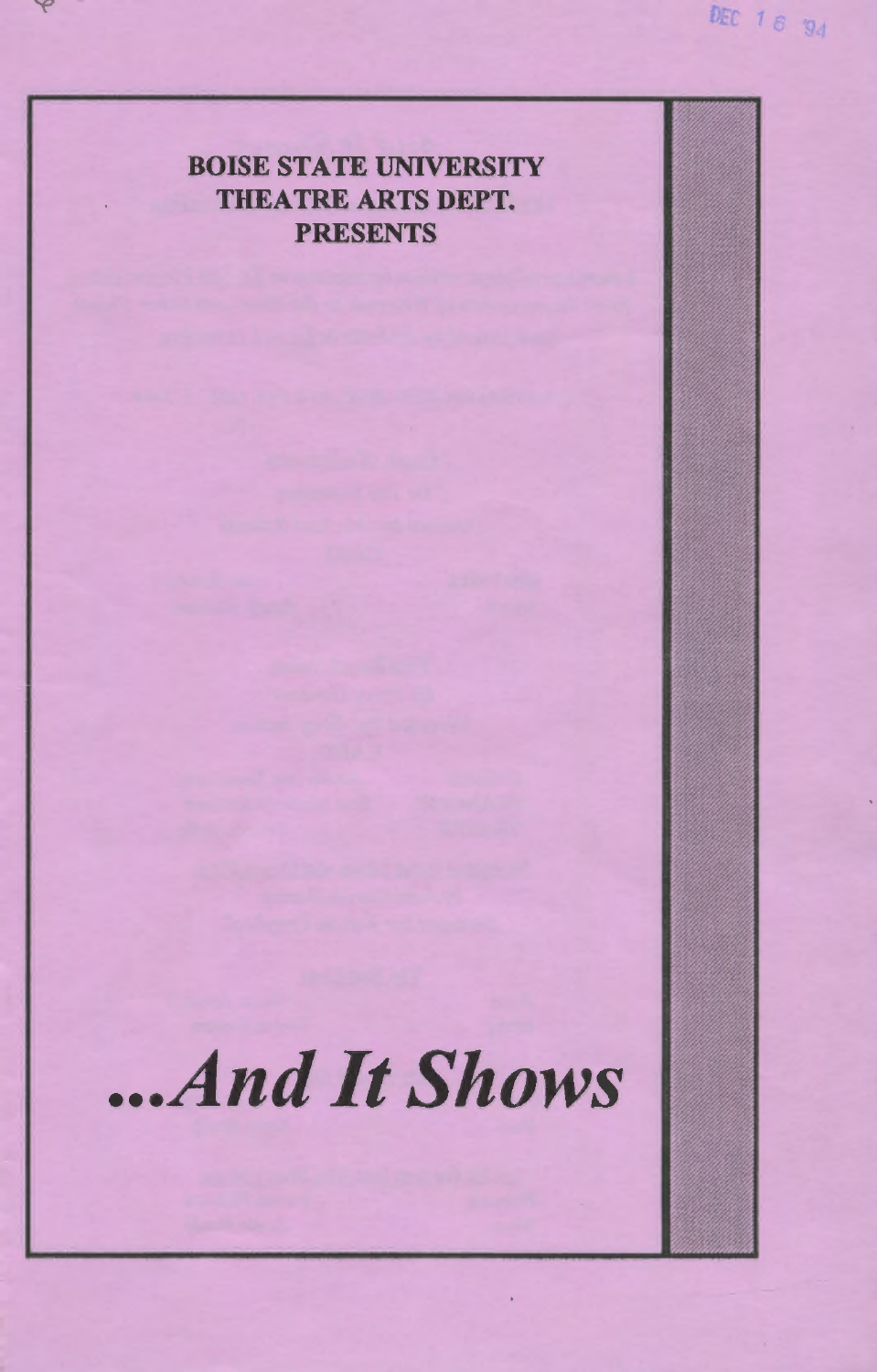# *... And It Shows*

# *Produced by Theatre Majors Association*

*A montage of plays written by students in TA 340 Playwrighting (with the exception of Welcome to the Moon and Other Plays) and Staged by students in TA 401 Directing.* 

*SHOWING ON WED. NOV. 30&FRI. DEC. 2,1994* 

Death of a Princess *by Ted Hornstein Directed by: Michael Roberts*  CAST

**MOYSHA MAX** 

*Joe Jacoby Randy Davison* 

Two Faced Value *by Tracy Gardner Directed by: Greg Justice*  CAST

INGRID **FRANCINE** FRASER

*Jymme Sue Thompson Toni Michelle Rayborn Travis Parks* 

Welcome to the Moon and Others Plays *by John Patrick* Shanley *Directed by: Felicia Graybeal* 

#### **The Red Coat**

John **Mary** 

*Jesse Jones Teresa flowers* 

#### Down and Out

Love Poet

*Lori King Justin Brady* 

Let Us Go Out Into The Starry Night Woman *Teresa Rowers*  Man *Justin Brady*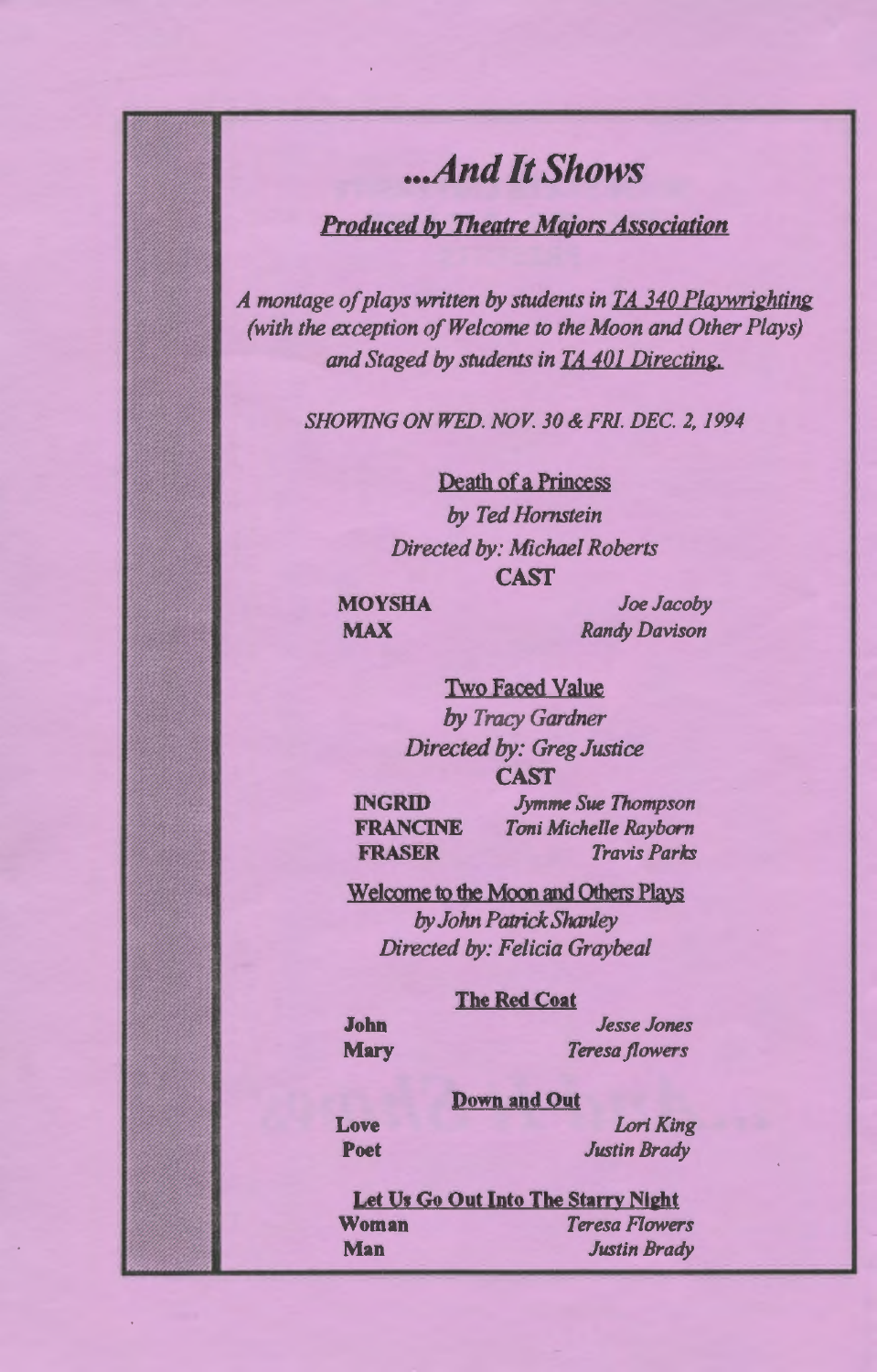# Out West

**Cowboy Girl Betsy Brother Barkeeper** 

*Isaac Perelson Teresa Flowers Lori King Randy Davison Justin Brady* 

# A Lonely Impulse of Delight

| <b>Walter</b> | <b>Justine Brady</b> |
|---------------|----------------------|
| Jim           | <b>Randy Davison</b> |

### *SHOWING ON THURS. DEC. 1* & *SAT. DEC. 3*

|                         | $24 - 7$               |  |
|-------------------------|------------------------|--|
| by Josh Stark           |                        |  |
| Directed by: John Eames |                        |  |
| <b>CAST</b>             |                        |  |
| <b>Sam</b>              | Dano Madden            |  |
| Lisa                    | <b>Sally Eames</b>     |  |
| <b>Old Man</b>          | <b>Kelly Melton</b>    |  |
| <b>Donut Girl</b>       | <b>Karen Wennstrom</b> |  |
| Cop1                    | Donna Selle            |  |
| Cop <sub>2</sub>        | <b>Nick Garcia</b>     |  |
| Robber 1                | Virgil Albery          |  |
| Robber 2                | John Hadley            |  |
|                         |                        |  |

# The Family Hanging *by Joe Bruce*

*Directed by: Toni Michelle Rayborn*  CAST *August Pollio J.R. Doner Flint Weisser Karen Wennstrom*  Setting- Court-like place Time- Late afternoon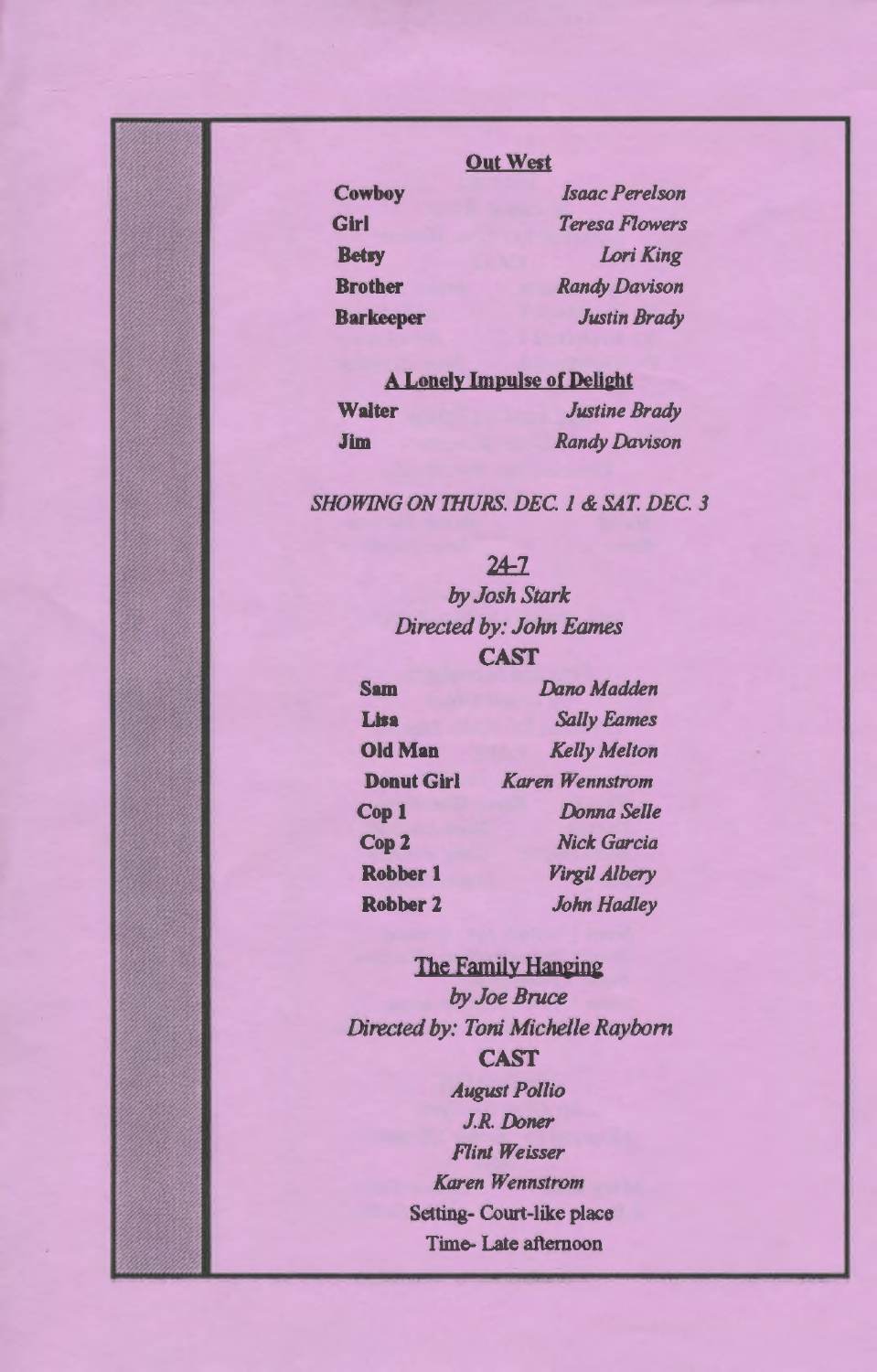#### Damned

*by Laura White Directed by: Flint Weisser*  **CAST** 

Kelly Shannon Ex-Boyfriend 1 Ex-Boyfriend 2 Ex-Boyfriend 3

*Ashley Martell Mike Steele John Eames Issac Perelson* 

The Leading Scorer *by Dana Madden Directed by: Joe Jacoby*  CAST

David Steve

*Randy Davison Issac Perelson* 

Time- the present Place- Outside a Basketball Court

#### Fear and Moonlight

*by Grant Olsen Directed by: Kelly Melton*  CAST Victor *DanoMadden*  Pbeobe *Karen Wennstrom*  Doctor *Sean Johnson*  Male Nurse Mary *Ghris Borders Angela Runger* 

Scene I Victor's Apt., morning Scene 2 Doctor's office, afternoon Scene 3 Pheobe's car Scene 4 Victor's Apt., evening Scene 5 Convenience store, that night

### The Kiss Off

*by Allyn Krueger Directed by: James 0/iviero*  CAST

Mary Kate J.D. *Donna Selle Mike Steele*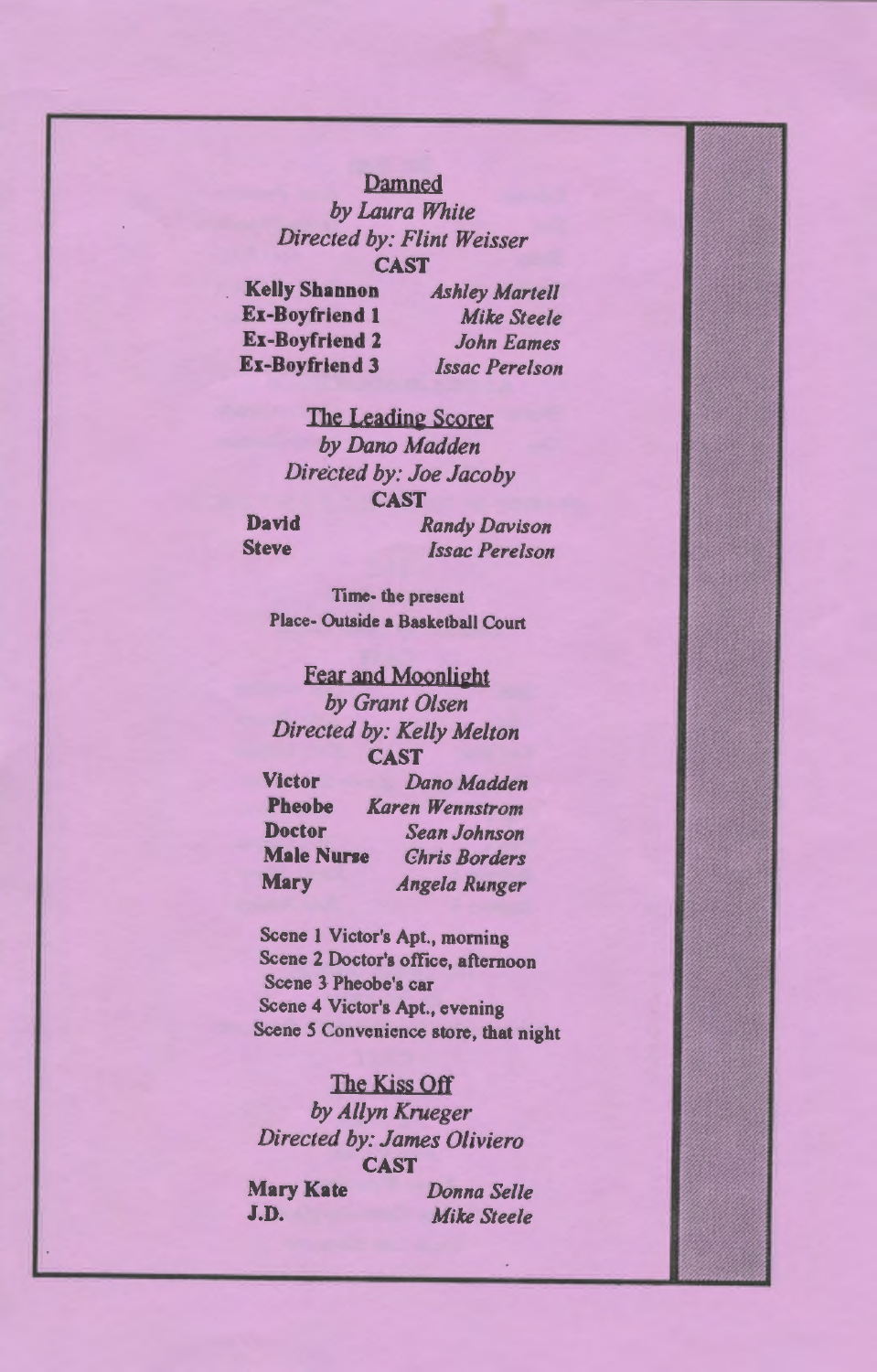### The Soft Sand

*by Dano Madden Directed by: Mike Steele*  CAST

Harry **Helena** 

*Issac Perelson Toni Michelle Rayborn* 

### PRODUCTION STAFF

| <b>Stage Manager</b>                          | <b>Lynn Prettyman</b>   |  |
|-----------------------------------------------|-------------------------|--|
| <b>Technical Director</b>                     | <b>Kristy Martin</b>    |  |
| <b>Lighting Design</b>                        | <b>Joe Bruce</b>        |  |
| <b>Sound Designs</b>                          | <b>The Directors</b>    |  |
| <b>Floor Manager</b>                          | <b>Kristy Martin</b>    |  |
| <b>Light Board Operator</b>                   | <b>Jake Huntsman</b>    |  |
| <b>Sound Board Operator Stefanie Huntsman</b> |                         |  |
| <b>T.M.A Advisor</b>                          | <b>Michael Baltzell</b> |  |
| <b>T.M.A Showcase Coordinator</b>             |                         |  |
| <b>Charles Lauterbach</b>                     |                         |  |

| <b>Theatre Majors Association Officers</b> |                         |  |
|--------------------------------------------|-------------------------|--|
| <b>President</b>                           | <b>Joe Jacoby</b>       |  |
| <b>Vice President</b>                      | <b>Felicia Graybeal</b> |  |
| Treasurer/Secretary                        | <b>Karen Wennstrom</b>  |  |
| <b>Technical Director</b>                  | <b>Kristy Martin</b>    |  |
| <b>Artistic Director</b>                   | <b>Tammy T. Moon</b>    |  |

Special Thanks Bon Marche and Dick Graybeal